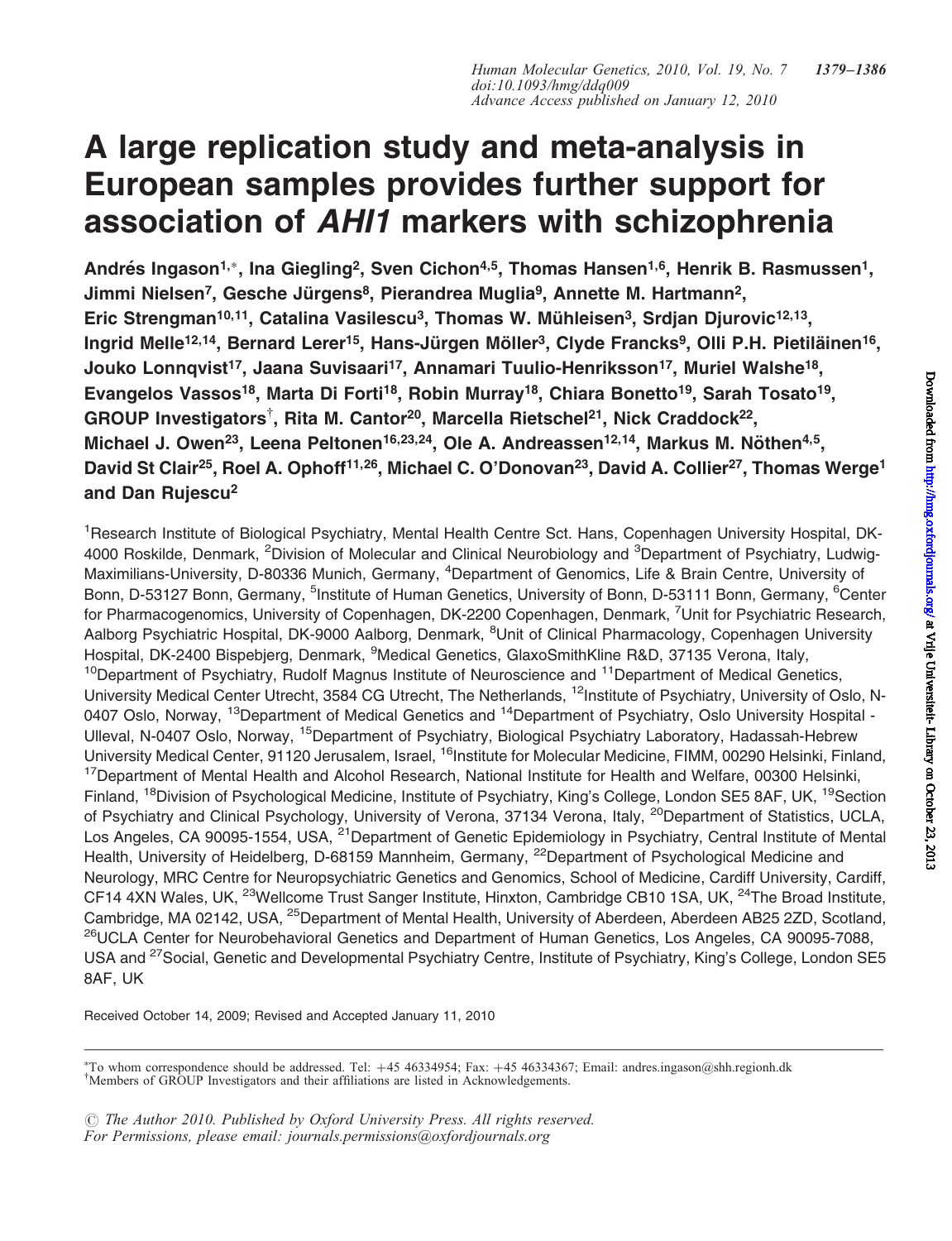The Abelson helper integration site 1 (AHI1) gene locus on chromosome 6q23 is among a group of candidate loci for schizophrenia susceptibility that were initially identified by linkage followed by linkage disequilibrium mapping, and subsequent replication of the association in an independent sample. Here, we present results of a replication study of AHI1 locus markers, previously implicated in schizophrenia, in a large European sample (in total 3907 affected and 7429 controls). Furthermore, we perform a meta-analysis of the implicated markers in 4496 affected and 18 920 controls. Both the replication study of new samples and the meta-analysis show evidence for significant overrepresentation of all tested alleles in patients compared with controls (meta-analysis;  $P = 8.2 \times 10^{-5}$ –1.7  $\times$  10<sup>-3</sup>, common OR = 1.09–1.11). The region contains two genes, AHI1and C6orf217, and both genes—as well as the neighbouring phosphodiesterase 7B (PDE7B)—may be considered candidates for involvement in the genetic aetiology of schizophrenia.

## INTRODUCTION

Schizophrenia is a common mental disorder affecting  $0.5-1\%$ of the population and is the seventh most costly medical illness to western societies (1). Psychosis has been ranked the third-most-disabling condition, after quadriplegia and dementia (2), and life expectancy is reduced by approximately 15–20%, due to increased physical health problems and a high suicide rate (3,4). Family, twin and adoption studies show evidence for a strong genetic component in schizophrenia, and the relative contribution of genetic factors has been estimated to be at least 65% (5). Despite this high heritability, only a very limited number of putative susceptibility genes have been replicated to date (6).

Association of AHI1 with schizophrenia was first reported in an inbred Israeli Arab family sample with high incidence of schizophrenia through a genome-wide linkage scan (7), a refined linkage analysis of a linkage peak on 6q (8) and a subsequent fine-mapping study that identified seven markers significantly associating with schizophrenia after correction for multiple testing (9). All seven markers reside within an extended block of high linkage disequilibrium (LD), also harbouring the *C6orf217* gene and a predicted micro-RNA gene (MIR548H4). The findings were subsequently replicated in an independent Icelandic case–control sample (10). The 6q region has been linked to schizophrenia in other studies as well  $(11-13)$ , but possible association with  $AHII$  markers was not addressed in those samples. Furthermore, other common variants within the AHI1 locus have recently been reported to associate with autism in a candidate gene study (14). This is a notable observation given the recent discoveries of rare genomic microdeletions associated with psychosis on chromosomes 1q21.1, 15q11.2, 15q13.3 (15,16) and 2p16.3 (17,18) that have also been identified in other neurodevelopmental disorders including autism (19,20) and mental retardation (21,22).

Loss-of-function mutations in the AHI1 gene cause Joubert syndrome (OMIM: 213300), an autosomal recessive, cerebellar and cortical neurodevelopmental disorder marked by agenesis of the cerebellar vermis; ataxia; hypotonia; oculomotor apraxia; and various motor, cognitive and behavioural disturbances, including mental retardation (23–26). The AHI1 gene encodes the protein Jouberin which contains seven WD40 repeats, an SH3 domain, potential SH3 binding sites and an Nterminal coiled-coil domain (27). AHI1 is widely expressed in the brain and comparative analysis of the AHI1 locus in primates indicates that the gene has undergone positive selection during the evolution of the human lineage (23). Moreover, expression studies of AHI1 orthologues in mouse (23,24,28) and zebrafish (28) suggest a conserved role of Jouberin in neurodevelopment. The mouse orthologue of Jouberin, Ahi1, binds to huntingtin-associated protein 1 (Hap1) to form a stable protein complex in the brain that is important for maintaining the level of tyrosine kinase receptor B (TrkB), which is critical for neuronal differentiation and brain development (29). Interestingly, the endogenous TrkB ligand in humans brain derived neurotrophic factor (BDNF)—is a survival factor for parvalbumine-positive interneurons, which have been shown to be specifically altered in a series of postmortem studies in schizophrenia, and are thought to be involved in the pathobiology of this disorder (30).

Here, we present results of a replication study of seven AHI1 locus markers, previously implicated in schizophrenia (9,10), in a large European sample (in total 3907 affected and 7429 controls). Furthermore, we perform a meta-analysis of the implicated markers in a total sample of 4496 affected patients and 18 920 controls.

## RESULTS

A summary of the number of patients and controls in each replication subgroup and the use of surrogate marker alleles (see Materials and Methods) is provided in Table 1 and [Sup](http://hmg.oxfordjournals.org/cgi/content/full/ddq009/DC1)[plementary Material, Table S1,](http://hmg.oxfordjournals.org/cgi/content/full/ddq009/DC1) respectively, while the allele counts for each marker in each replication subgroup are given in [Supplementary Material, Table S2.](http://hmg.oxfordjournals.org/cgi/content/full/ddq009/DC1) The distribution of genotypes of all tested markers was consistent with Hardy–Weinberg proportions in all samples after correction for multiple testing [\(Supplementary Material, Table S3](http://hmg.oxfordjournals.org/cgi/content/full/ddq009/DC1)).

The combined analysis of all new replication samples— Munich, SCOPE, SGENE+ (excluding the previously reported Icelandic replication sample) and Cardiff—showed that all seven alleles were over-represented in affected compared with controls (Table 2). The association remained significant for six alleles using a conservative Bonferroni correction for seven tests, but considering the high LD between many of the markers [rs11154801, rs7750586 and rs9647635 are roughly equivalent; and rs7739635, rs9494332 and rs1475069 are highly inter-correlated  $(r^2 > 0.7)$ ], the number of independent tests is more likely to lie between three and five, in which case all seven alleles remain significant.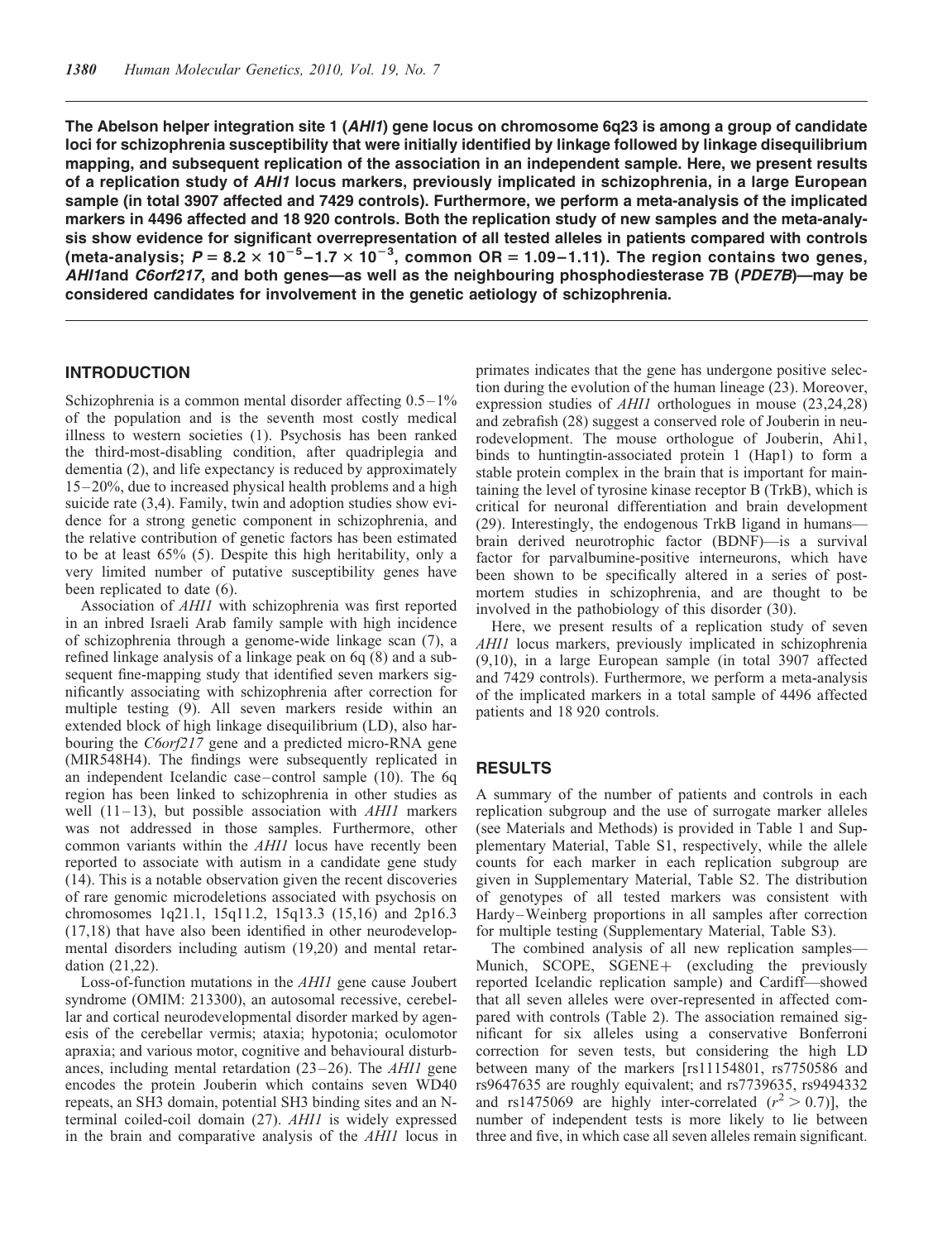Table 1. Number of patients and controls in different replication samples

| Study        | Sample                     | Patients                      | Controls<br>1272     |  |
|--------------|----------------------------|-------------------------------|----------------------|--|
| Munich       | German                     | 495                           |                      |  |
| <b>SCOPE</b> | Danish                     | 456                           | 995                  |  |
| <b>SCOPE</b> | Norwegian                  | 264<br>589 <sup>a</sup><br>59 | 181<br>11 491<br>147 |  |
| $SGENE+$     | Icelandic                  |                               |                      |  |
| $SGENE+$     | Finnish General population |                               |                      |  |
| $SGENE+$     | Finnish Genetic isolate    | 123                           | 50                   |  |
| $SGENE+$     | Italian                    | 84                            | 89                   |  |
| $SGENE+$     | <b>British</b>             | 93                            | 88                   |  |
| $SGENE+$     | Scottish                   | 658                           | 661                  |  |
| $SGENE+$     | German (Bonn)              | 483                           | 367                  |  |
| $SGENE+$     | Dutch                      | 713                           | 643                  |  |
| Cardiff      | <b>British</b>             | 479                           | 2936                 |  |
| Total        |                            | 4496                          | 18 9 20              |  |

 $a$ Essentially the same patients as reported in Ingason et al. (10).

Table 2. Association results from a combined Cochrane–Mantel–Haentzel analysis

| Allele <sup>a</sup> | New replication samples <sup>b</sup><br>$P$ -value | OR (95%CI)             | All replication samples <sup>c</sup><br>$P$ -value | OR (95%CI)             |
|---------------------|----------------------------------------------------|------------------------|----------------------------------------------------|------------------------|
| rs9321501-A         | $5.1 \times 10^{-3}$                               | $1.08(1.02 -$<br>1.15) | $4.9 \times 10^{-4}$                               | $1.09(1.04 -$<br>1.15) |
| rs11154801-C        | $6.6 \times 10^{-3}$                               | $1.08(1.02 -$<br>1.15) | $1.6 \times 10^{-3}$                               | $1.09(1.03 -$<br>1.15) |
| rs7750586-A         | $6.6 \times 10^{-3}$                               | $1.08(1.02 -$<br>1.15) | $1.7 \times 10^{-3}$                               | $1.09(1.03 -$<br>1.15) |
| rs9647635-A         | $6.7 \times 10^{-3}$                               | $1.08(1.02 -$<br>1.15) | $1.7\times10^{-3}$                                 | $1.09(1.03 -$<br>1.15) |
| rs7739635-C         | $2.8 \times 10^{-3}$                               | $1.09(1.03 -$<br>1.16) | $8.2 \times 10^{-5}$                               | $1.11(1.05 -$<br>1.18) |
| rs9494332-A         | $3.0 \times 10^{-3}$                               | $1.09(1.03 -$<br>1.17) | $2.4 \times 10^{-4}$                               | $1.11(1.05 -$<br>1.17) |
| rs1475069-A         | $9.7 \times 10^{-3}$                               | $1.08(1.01 -$<br>1.15) | $2.3 \times 10^{-4}$                               | $1.11(1.05 -$<br>1.17) |

The details of subsamples, surrogate markers and allele counts are provided in [Supplementary Material, Table S2](http://hmg.oxfordjournals.org/cgi/content/full/ddq009/DC1).

<sup>a</sup>Overtransmitted to affected in Amann-Zalcenstein *et al.* (9).<br><sup>b</sup>Munich SCOPE SGENE L (excluding Icalandic part) and t

<sup>b</sup>Munich, SCOPE, SGENE+ (excluding Icelandic part) and Cardiff samples.  $c$ All new samples and the Icelandic part of SGENE $+$ .

When we include the Icelandic part of the  $SGENE +$  sample in the analysis, the association is stronger (Table 2) and all seven alleles are significant even with the conservative Bonferroni correction (corrected  $P = 0.00057 - 0.012$ ). A Woolf's test of homogeneity of odds ratios across subgroups was nonsignificant for all markers, i.e. the distribution of odds ratios across subgroups for each marker is compatible with that expected given a common odds ratio. The distribution of odds ratios with 95% confidence intervals along with the results of the Woolf's tests is shown in Figure 1. An exploratory analysis of the  $SGENE +$  samples, using the Illumina HumanHap300 marker set and the SNPTEST imputation program (http://www.stats.ox.ac.uk/~marchini/software/ gwas/snptest.html), found no imputed HapMap marker in the locus among those markers polymorphic in the CEU HapMap population (Phase II) showing significantly stronger association with illness than rs1475069 (data not shown). Similarly, an analysis of all haplotype combinations between

the five surrogate markers in the  $SGENE +$  sample, using the NEMO (31) algorithm, found no haplotype with significantly stronger association with illness than rs1475069 (data not shown).

## **DISCUSSION**

The *AHI1* locus was first implicated in genetic schizophrenia susceptibility in a family sample of Israeli Arabs using the classical gene identification approach of positional cloning  $(7-9)$ . This finding was replicated in an Icelandic casecontrol study (10). Here, we have provided further support for association in a second replication study, and combined the results with those of the previous replication study (adding additional Icelandic controls) into a powerful meta-analysis of the implicated AHI1 markers including data from 4496 affected and 18 920 controls. The combined results reveal association of all seven tested alleles with increased risk of schizophrenia. The meta-analysis includes the previously reported Icelandic replication sample (10) (as part of the SGENE + sample), but not the discovery Israeli Arab family sample (9), and should therefore avoid the 'winner's curse'.

Consistent with the approaches now in use in follow-up studies of genome-wide association data sets (32–34), we have used a one-sided test for analyses that exclude the initial discovery sample. Thus, we specifically test the hypothesis that the alleles that were over-transmitted to affected offspring in the discovery family sample (9) have an increased frequency in affected compared with control individuals in replication samples. The current study originates in the direct genotyping of the previously associated AHI1 markers (or perfect surrogates thereof) in the German Munich sample and the Danish/Norwegian SCOPE sample. Genotype counts for these markers or the closest available surrogate markers (in terms of correlation) were then obtained from genomewide genotyped samples from collaborating researchers (SGENE+ and Cardiff) and all results combined into a Cochrane–Mantel–Haentzel analysis (as described in Materials and Methods) to estimate the allele frequencies of these markers in affected versus controls across all samples. The researcher responsible for conducting the association analysis was thus blinded to the  $SGENE+$  and Cardiff genotypes of the involved markers prior to contacting researchers from these groups, and remains blinded to other genotypes from these samples. Accordingly, we correct only for seven tests in our interpretation of the significance of the result. This approach is in compliance with the guidelines presented in a recent article on replication studies of genotype–phenotype associations (35).

The use of surrogate markers in a meta-analysis under the assumption of equal odds ratios may be questionable, as it could underestimate the real odds ratios of the original seven markers. However, by the logic of LD mapping, the original seven markers may not necessarily be the true at-risk markers in the locus, but merely surrogates thereof. Thereby, the surrogate markers may provide as good or even better estimate than the original markers themselves, of the risk conferred by the true at-risk variation in the locus.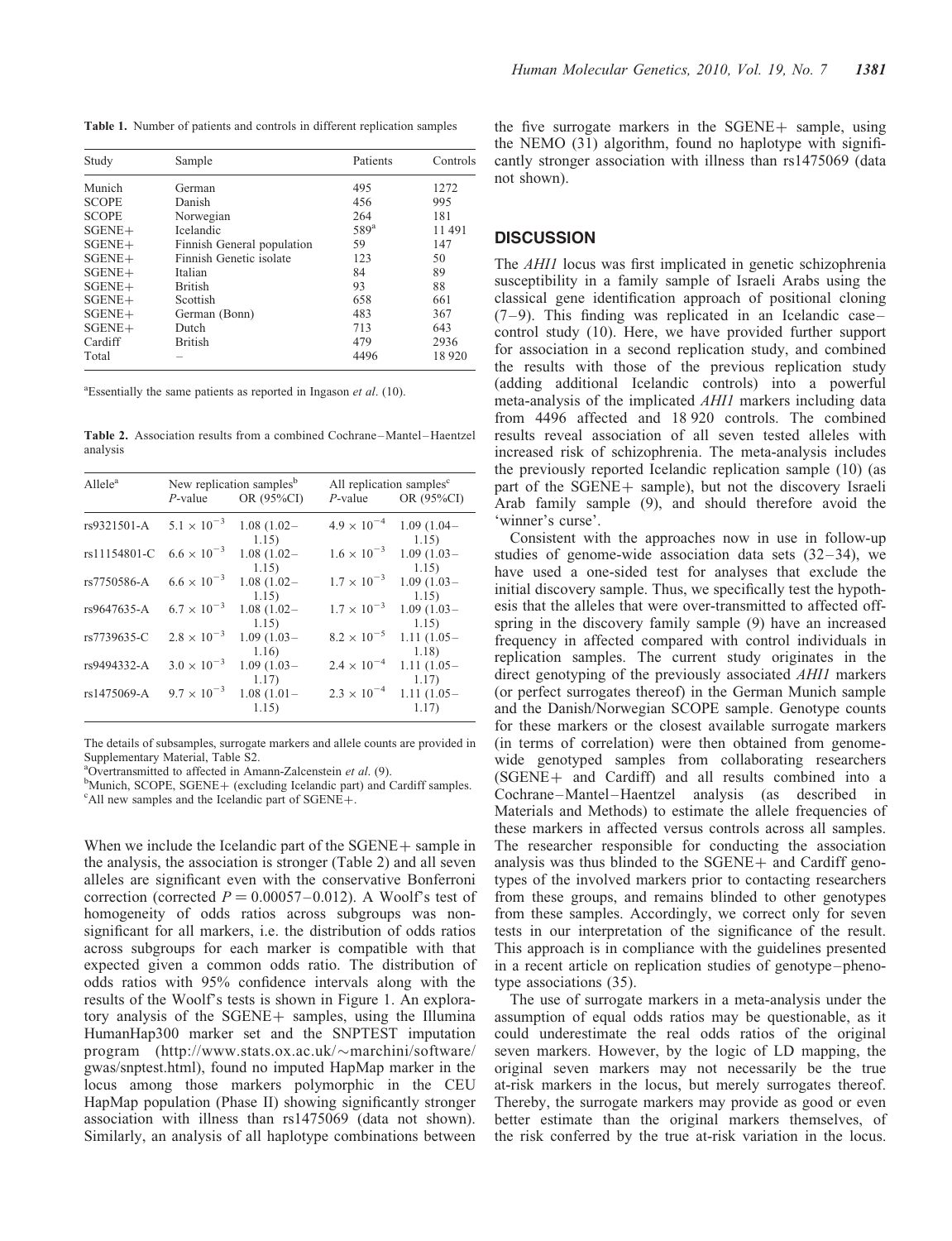

Woolf's test P=0.13

Figure 1. The distribution of odds ratios across subgroups for five of the seven tested alleles at the AHI1 locus, along with the number of affected and control individuals for each subgroup, and the results of Woolf's test of homogeneity of odds ratios. Results for alleles rs7750586-A and rs9647635-A are not included as they are roughly equivalent to those for rs11154801-C.

Furthermore, the results of the Woolf's test show that for each marker the distribution of odds ratios across subgroups is compatible with the assumption of a common odds ratio (Fig. 1). In any case, the use of surrogates in this manner is unlikely to inflate the estimate of the true disease risk conferred by genetic variation within the locus.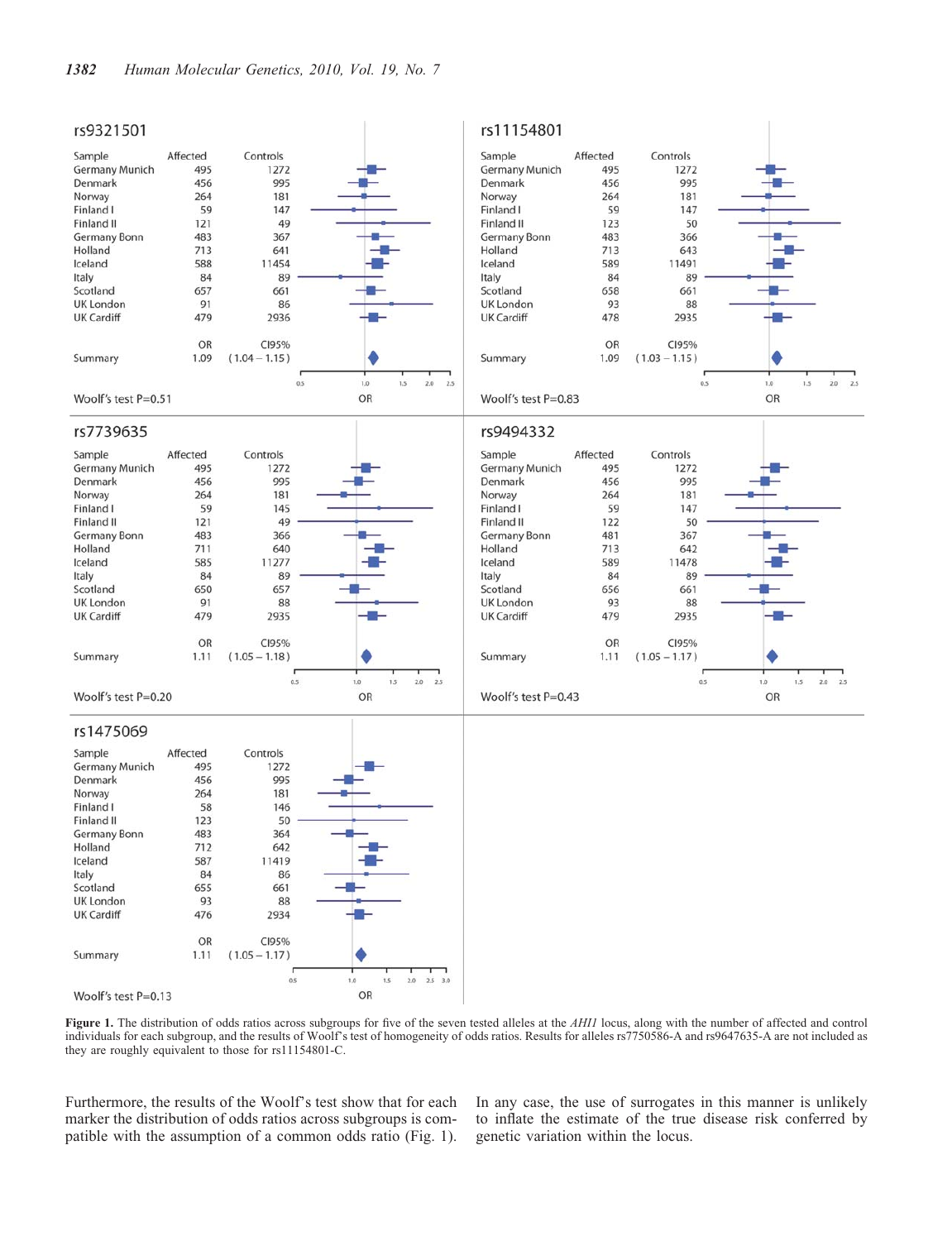By applying a Cochrane–Mantel–Haentzel analysis, we compare each sub-sample separately. This is necessary for two reasons; first, because we use data from different populations (allele frequencies of common variants often vary between populations); and second, because samples are genotyped for different surrogate markers that also have subtle differences in allele frequencies. It could seem feasible to pool all the samples into one, since they are all of European origin, but in this case both abovementioned factors would create a bias in the results as the patient-to-control ratios vary substantially between sub-samples.

As mentioned in the first paragraph of this section, the Icelandic patients of the  $SGENE +$  sample are essentially the same as from our previous study (10), while the Icelandic  $SGENE<sub>+</sub>$  control group is much larger than that of the previous study. We therefore decided to use the Icelandic  $SGENE + results$  in the meta-analysis rather than the results of our earlier study. Either way, we feel justified to include the Icelandic sample in the meta-analysis as the previously reported Icelandic study was a replication study and not one of gene discovery. Also, while the association for the seven markers tested here is individually significant in both our meta-analysis of case–control samples and the family-based association study by Amann-Zalcenstein et al. (9), it is of interest to calculate the combined probability of the results of both studies. By applying Fisher's combined probability test, we estimate the two-sided probability for no association given the results of both studies to range from  $2 \times 10^{-8}$  for rs7739635 and rs1475069 to  $1 \times 10^{-5}$  for rs7750586 (with  $4 \times 10^{-8}$ ,  $3 \times 10^{-7}$ ,  $1 \times 10^{-6}$  and  $2 \times 10^{-6}$  for rs11154801, rs9494332, rs9647635 and rs9521501, respectively).

The biology of the *AHI1* gene makes it a plausible candidate for involvement in schizophrenia aetiology. As mentioned earlier, it is widely expressed in brain and appears to participate in cellular processes important for early development of the brain. The association seen by Alvarez Retuerto et al. (14) between AHI1 markers and autism is also interesting, as there is known phenotypic and perhaps also aetiological overlap between autism and schizophrenia. The most significantly overtransmitted haplotype of Alvarez Retuerto et al. (14) is tagged by the C allele of rs17707754. The imputation results of the SGENE+ data set using SNPTEST suggest that this allele is over-represented in cases  $(P = 0.003,$ common  $OR = 1.72$ , but the relative statistical information is low (29%) due to poor tagging information for rs17707754 in the HumanHap300 marker set, and therefore the result has to be interpreted with caution.

The LD structure, arrangement of known genes, and markers typed in this study are shown in Figure 2. The genes include in addition to  $AHI1$ —C6orf217 and PDE7B as well as the predicted micro-RNA gene MIR548H4. C6orf217 is expressed in brain, but its function remains unknown. Phosphodiesterase 7B is highly expressed in brain and thought to be involved in the control of cAMP-mediated neural activity and cAMP metabolism in the brain (36), and in the striatum, PDE7B transcription is activated by dopamine receptor D1 signalling mediated through the cAMP/cAMP-dependent protein kinase/cAMP-response element binding protein pathway (37). Although the LD block containing the markers tested here does not extend into *PDE7B* itself, regulatory elements affecting its transcription may be embedded in the sequence upstream of the gene, and thus be in LD with the markers tested here (Fig. 1). It should though be emphasized that the existence of such elements is entirely speculative at present.

We observe low odds ratios for the associated markers  $(1.09-1.11)$ ; this is not unexpected as it has been widely established through genome-wide association studies (GWAS) of common disease, that more often than not, the risk conferred by truly associating variants is indeed modest. For example, the marker rs1344706 was recently identified as associating with schizophrenia and bipolar disorder following a three-phased GWAS, with a common odds ratio of 1.12 derived from the combined samples (38). This association was subsequently replicated with similar odds ratios in two studies (39,40). Similar odds ratios are also seen for genome-wide significantly associating markers that have recently been identified in three large genome-wide studies in schizophrenia (41–43). It is believed that genetic variants associated with such subtle disease risk, interact with other susceptibility variants, as well as environmental factors in precipitating disease onset. Bearing this in mind, the recent discovery of a linkage region on chromosome 10 interacting with the linkage region of 6q23 (44) in the same Israeli Arab families wherein AHI1 association to schizophrenia was first described (9), may provide a hint for further studies seeking genetic variants interacting with AHI1 variants to increase schizophrenia risk.

In conclusion, we have found convincing evidence for association of common variation in the 6q23 region around AHI1, C6orf217 and PDE7B with schizophrenia in a large European case–control sample. This evidence further consolidates the locus as one of the few established genetic loci harbouring common schizophrenia risk variants.

#### MATERIALS AND METHODS

#### Samples and genotyping

Munich. The Munich sample included 495 schizophrenia patients and 1272 healthy controls from Munich, Germany. Six out of seven markers from the previous studies were tested in this sample; the assay for rs7739635 failed and a surrogate marker, rs12196952 ( $r^2 = 0.85$  in HapMap CEU trios), was typed instead. The Munich sample was genotyped at the Genetics Research Centre GmbH in Munich, Germany. One nanogram of DNA was assayed using the iPLEX assay on the MassARRAY MALDI-TOF mass spectrometer (SEQUENOM, Hamburg, Germany). DNA concentration was adjusted using the PicoGreen quantitation reagent (Invitrogen, Karlsruhe, Germany).

SCOPE. The SCOPE sample included 456 and 264 patients affected with schizophrenia or related psychoses, and 995 and 181 healthy controls from Denmark and Norway, respectively. Four out of the seven markers from previous studies were tested in the SCOPE sample; markers rs11154801 and rs9647635 were not typed due to very high LD with rs7750586 ( $r^2 = 0.96$  and 1, respectively, in HapMap CEU trios); the surrogate markers rs9494335 and rs9399158 were used for markers rs9494332 and rs1475069, respectively [as in Ingason et al. (10),  $r^2 = 1$  in HapMap CEU trios in both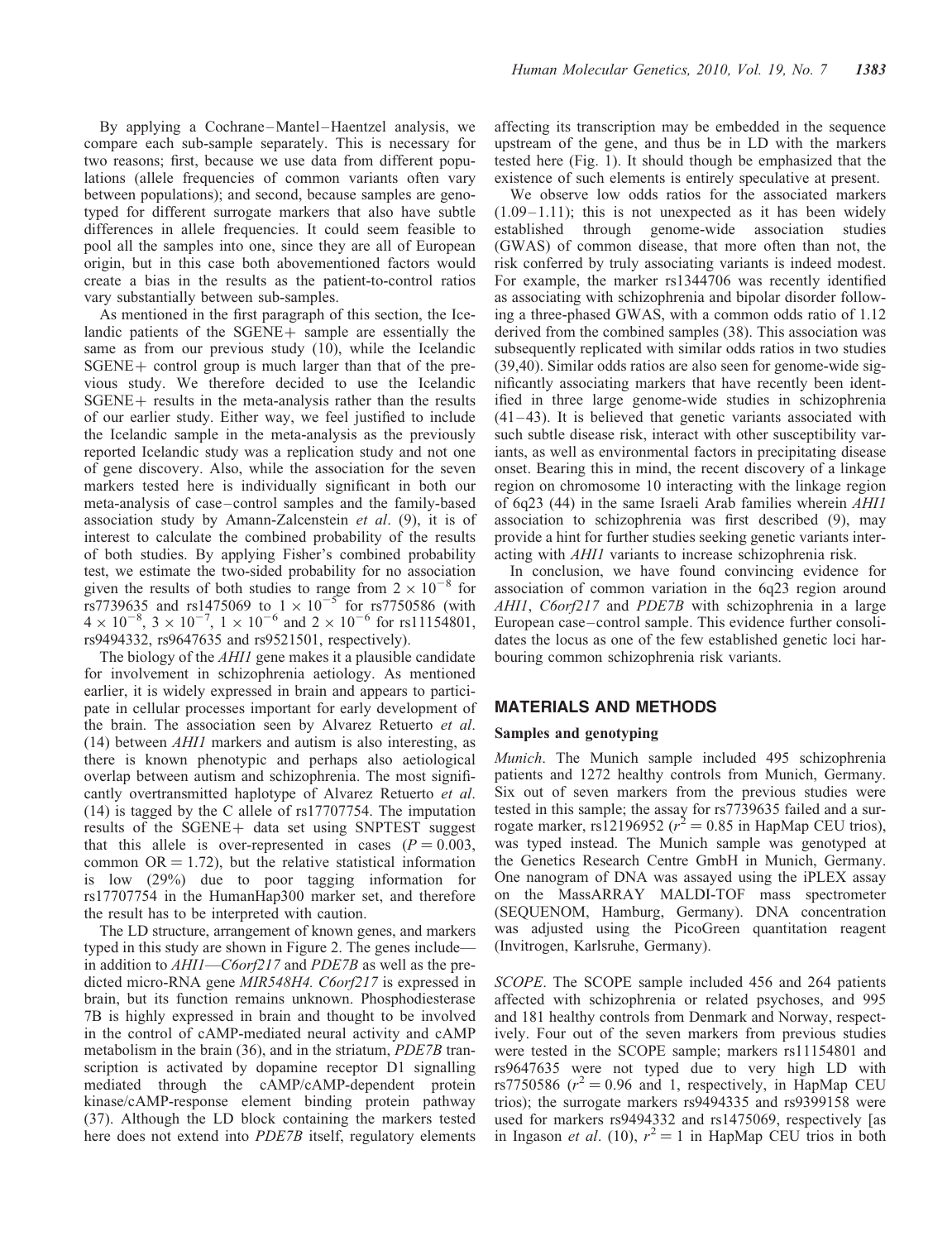

Figure 2. View of markers, genes and LD structure at the AHI1 locus using the UCSC Genome Browser (http://genome.ucsc.edu). The markers genotyped in different sub-samples to assess association of markers from the original family association study (9) are shown at top, followed by a track showing genes from the RefSeq database. Linkage disequilibrium  $(r^2)$  in the HapMap CEU population (http://www.hapmap.org) is shown at bottom. Genomic coordinates are according to NCBI genome build 36.

cases]; and the assay for rs7739635 failed. The SCOPE sample was genotyped at deCODE Genetics using the Centaurus platform (Nanogen Inc., San Diego, CA, USA).

 $SGENE +$ . The SGENE  $+$  sample studied here includes 2802 patients affected with schizophrenia or related psychoses and 13 536 control individuals from Iceland, Scotland, Germany, UK, Italy, Finland and the Netherlands. The Icelandic patients of the  $SGENE +$  sample are essentially the same as reported in the previous replication study (10), but the Icelandic  $SGENE +$  control group is much larger than the one previously reported. Therefore, while we omit the Icelandic samples altogether from the analysis of new samples, we use the results from the Icelandic SGENE + sample (rather than those previously reported) in the meta-analysis of all replication samples. The core SGENE sample was genotyped on the HumanHap300 BeadArrayTM at deCODE genetics. The additional  $SGENE +$  samples from Aberdeen were genotyped, respectively, on the HumanHap550v2 BeadArrayTM (Illumina, San Diego, CA, USA), at Duke University in collaboration with GlaxoSmithKline. The  $SGENE +$  samples from Germany and the Netherlands were genotyped on the HumanHap550v3 BeadArrayTM (Illumina, San Diego, CA, USA) at Bonn University and UCLA, respectively. In the  $SGENE +$  sample only subjects with at least 98% genotype yield (on the entire micro-array) were used in the association analysis.

Cardiff. The Cardiff sample included 479 schizophrenia patients and 2936 controls from the UK. The patient sample was genotyped on the Affymetrix GeneChip 500K Mapping Array as part of the Wellcome Trust Case-Control Consortium pipeline (though it was not part of that study), and the control genotypes are those reported by the WTCCC (45).

Ethical approval was obtained from the local Ethics Committees. All participants gave written informed consent. A summary of the sample sizes is given in Table 1, while a more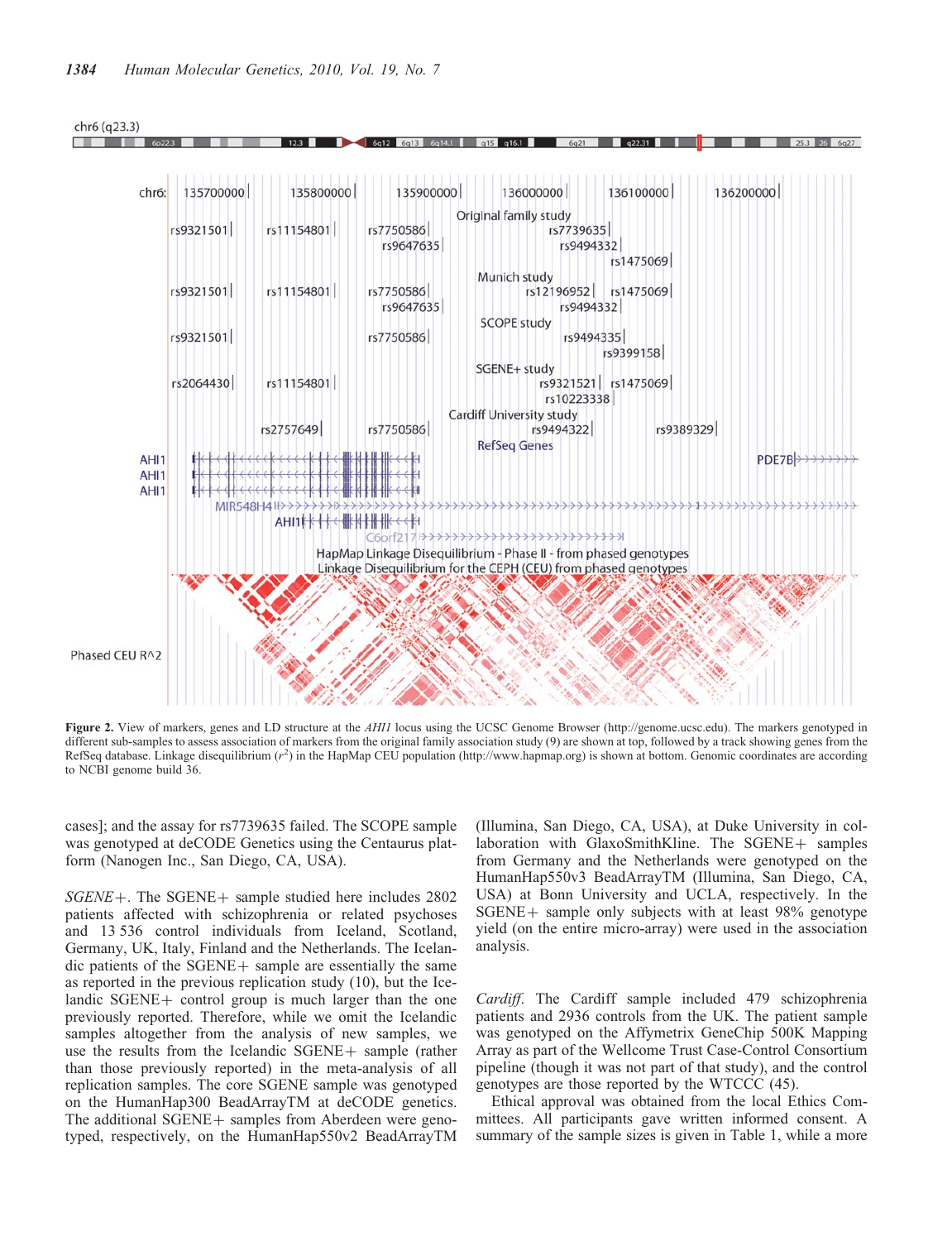detailed sample description is provided in [Supplementary](http://hmg.oxfordjournals.org/cgi/content/full/ddq009/DC1) [Material online.](http://hmg.oxfordjournals.org/cgi/content/full/ddq009/DC1)

#### Association analysis

We performed a combined analysis using a one-sided exact Cochrane–Mantel–Haentzel test for enrichment of the overtransmitted alleles in patients. In this analysis, allele frequencies in patients and controls are compared separately for each sub-sample and a common odds ratio derived for all subsamples (i.e. it is assumed that odds ratios calculated for each sub-sample are distributed around a common 'true' odds ratio). We assumed that odds ratios of surrogate alleles are the same as those of the alleles of the original study (9). Markers rs12196952 and rs9494335 served as surrogates for rs7739635 in the Munich and SCOPE samples, respectively, and rs7750586 for rs1154801 and rs9647635 in the SCOPE sample only. In the  $SGENE +$  samples, surrogate markers on Illumina micro-arrays were used for the five markers not present on the arrays. In the Cardiff sample, surrogate markers on the Affymetrix GeneChip 500K Mapping Array were used for the six markers not present on the array. A summary of the surrogate alleles used in the current study to assess association of the markers implicated from previous studies showing marker correlations derived from the HapMap CEU sample (available at http://www.hapmap.org) is provided in [Supplementary Material, Table S1](http://hmg.oxfordjournals.org/cgi/content/full/ddq009/DC1). A Woolf's test was performed to estimate homogeneity of odds ratios across subgroups in the Cochrane–Mantel–Haentzel meta-analysis. Because all the tested markers are in LD, most missing genotypes could be imputed from genotypes at other marker loci through a likelihood approach implemented in the program NEMO (31). Inclusion of this partial information allowed findings for each marker to be better comparable, as they were based on the same set of individuals. Although P-values in the meta-analysis are one-sided, the 95% confidence intervals for common odds ratios are derived from a two-sided alternative hypothesis.

## SUPPLEMENTARY MATERIAL

[Supplementary Material is available at](http://hmg.oxfordjournals.org/cgi/content/full/ddq009/DC1) HMG Online.

#### ACKNOWLEDGEMENTS

We thank the participating subjects, their relatives and staff at the recruitment centres. We also thank David Goldstein and colleagues, and Hreinn Stefansson and colleagues for permission to use the genotype data from the Munich and Aberdeen samples typed at Duke University, and the Icelandic SGENE sample typed at deCODE Genetics, respectively, and Stacy Steinberg at deCODE Genetics for performing imputation and haplotype analyses of the  $SGENE + data$ . This study makes use of data generated by the Wellcome Trust Case Control Consortium. A full list of the investigators who contributed to the generation of the data is available from www.wtccc.org.uk. GROUP Investigators include: Department of Psychiatry, Rudolf Magnus Institute of Neuroscience, University Medical Centre Utrecht, Utrecht, The Netherlands (René S. Kahn, Wiepke Cahn); Department of Psychiatry, Academic Medical Centre University of Amsterdam, Amsterdam, The Netherlands (Don Linszen, Lieuwe de Haan); Maastricht University Medical Centre, EURON South Limburg Mental Health Research and Teaching Network, Maastricht, The Netherlands (Jim van Os, Lydia Krabbendam, Inez Myin-Germeys); University Medical Centre Groningen, Department of Psychiatry, University of Groningen, The Netherlands (Durk Wiersma, Richard Bruggeman).

Conflict of Interest statement. None declared.

# FUNDING

Funding for the project was provided by the Wellcome Trust under award 076113. Part of the genotyping of the Munich sample was done at the Genetics Research Centre (GmbH) which is a joint venture between GlaxoSmithKline Germany and the Department of Psychiatry, Ludwig-Maximilians-University. This work was funded by EU grants LSHM-CT-2006-037761 (Project SGENE) and PIAP-GA-2008-218251 (Project PsychGene). The Cardiff research was funded by grants from the MRC and the Wellcome Trust. The UCLA-Utrecht research was funded by NIH grant R01 MH078075.

#### **REFERENCES**

- 1. Freedman, R. (2003) Schizophrenia. N. Engl. J. Med., 349, 1738–1749.
- 2. Ustün, T.B., Rehm, J., Chatterji, S., Saxena, S., Trotter, R., Room, R. and Bickenbach, J. (1999) Multiple-informant ranking of the disabling effects of different health conditions in 14 countries. WHO/NIH Joint Project CAR Study Group. Lancet, 354, 111–115.
- 3. Harris, E.C. and Barraclough, B. (1998) Excess mortality of mental disorder. Br. J. Psychiatry, 173, 11-53.
- 4. Newman, S.C. and Bland, R.C. (1991) Mortality in a cohort of patients with schizophrenia: a record linkage study. Can. J. Psychiatry, 36, 239-245.
- 5. Lichtenstein, P., Yip, B.H., Björk, C., Pawitan, Y., Cannon, T.D., Sullivan, P.F. and Hultman, C.M. (2009) Common genetic determinants of schizophrenia and bipolar disorder in Swedish families: a population-based study. Lancet, 373, 234-239.
- 6. Rujescu, D. and Collier, D.A. (2009) Dissecting the many genetic faces of schizophrenia. Epidemiol. Psichiatr. Soc., 18, 91–95.
- 7. Lerer, B., Segman, R.H., Hamdan, A., Kanyas, K., Karni, O., Kohn, Y., Korner, M., Lanktree, M., Kaadan, M., Turetsky, N. et al. (2003) Genome scan of Arab Israeli families maps a schizophrenia susceptibility gene to chromosome 6q23 and supports a locus at chromosome 10q24. Mol. Psychiatry, 8, 488–498.
- 8. Levi, A., Kohn, Y., Kanyas, K., Amann, D., Pae, C.U., Hamdan, A., Segman, R.H., Avidan, N., Karni, O., Korner, M. et al. (2005) Fine mapping of a schizophrenia susceptibility locus at chromosome 6q23: increased evidence for linkage and reduced linkage interval. Eur. J. Hum. Genet., 13, 763–771.
- 9. Amann-Zalcenstein, D., Avidan, N., Kanyas, K., Ebstein, R.P., Kohn, Y., Hamdan, A., Ben-Asher, E., Karni, O., Mujaheed, M., Segman, R.H. et al. (2006) AHI1, a pivotal neurodevelopmental gene, and C6orf217 are associated with susceptibility to schizophrenia. Eur. J. Hum. Genet., 14, 1111–1119.
- 10. Ingason, A., Sigmundsson, T., Steinberg, S., Sigurdsson, E., Haraldsson, M., Magnusdottir, B.B., Frigge, M.L., Kong, A., Gulcher, J., Thorsteinsdottir, U. et al. (2007) Support for involvement of the AHI1 locus in schizophrenia. Eur. J. Hum. Genet., 15, 988–991.
- 11. Cao, Q., Martinez, M., Zhang, J., Sanders, A.R., Badner, J.A., Cravchik, A., Markey, C.J., Beshah, E., Guroff, J.J., Maxwell, M.E. et al. (1997) Suggestive evidence for a schizophrenia susceptibility locus on